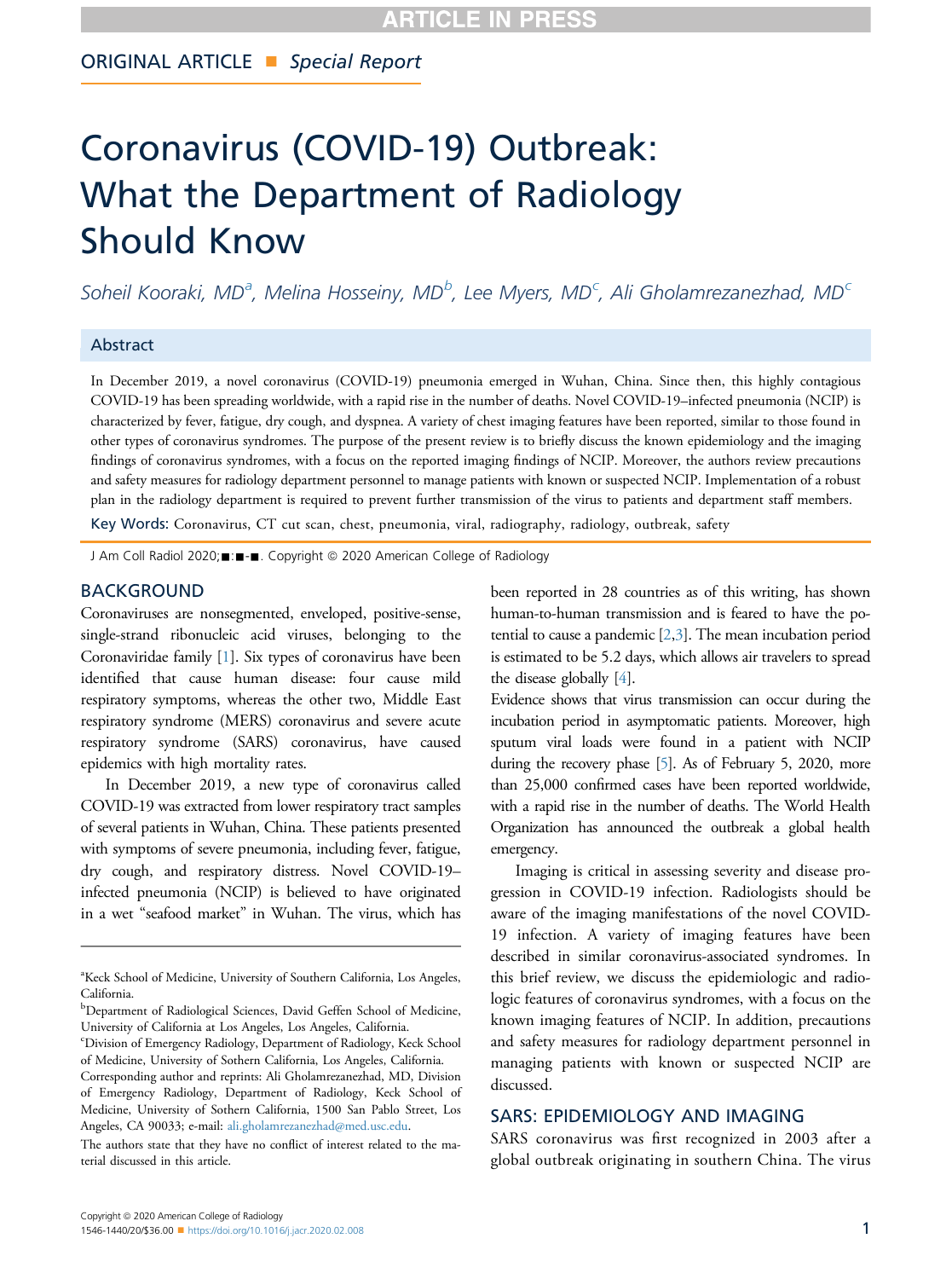# Graphical abstract



patients and staff.

spread to 29 countries globally, affecting 8,422 patients, with a mortality rate of 11%. The transmission of this coronavirus occurs via large droplets and direct inoculation [[6](#page-4-0)]. The virus may remain viable for up to 24 hours on dry surfaces, but it loses its infectivity with widely available disinfectants such as Clorox and formaldehyde [[7](#page-4-1)].

Initial chest radiography in individuals with SARS will frequently show focal or multifocal, unilateral, ill-defined air-space opacities in the middle and lower peripheral lung zones [[8\]](#page-4-2), with progressive multifocal consolidation over a course of 6 to 12 days involving one or both lungs [\[9](#page-4-3)].

Chest CT will show areas of ground-glass opacity and consolidation in involved segments.

# MERS: EPIDEMIOLOGY AND IMAGING

MERS coronavirus infection was first reported in Jeddah, Saudi Arabia, in 2012 [[10](#page-4-4)]. Since then, approximately 2,500 laboratory-confirmed human infections have been reported in 27 countries, with a mortality rate reaching more than 30% [\[11](#page-4-5)]. The risk for transmission to family members and health workers seems to be low. Despite the potential for epidemics through Hajj pilgrimages in Saudi Arabia, there has not been a notable outbreak recently. It seems

<span id="page-1-0"></span>

Fig 1. Chest CT scan from a 50-year-old male Chinese patient with a confirmed diagnosis of novel COVID-19-infected pneumonia. The patient presented with low-grade fever, cough, sneezing, fatigue, and lymphopenia. Multiple peripheral ground-glass opacities are present in both lungs (predominant on the right side), with a subpleural distribution. Imaging finding are nonspecific and might be seen with other viral pneumonias as well. Images are courtesy of Min Liu, MD, Department of Radiology, China-Japan Friendship Hospital (Beijing, China).

**JACR VISUAL ABSTRACT**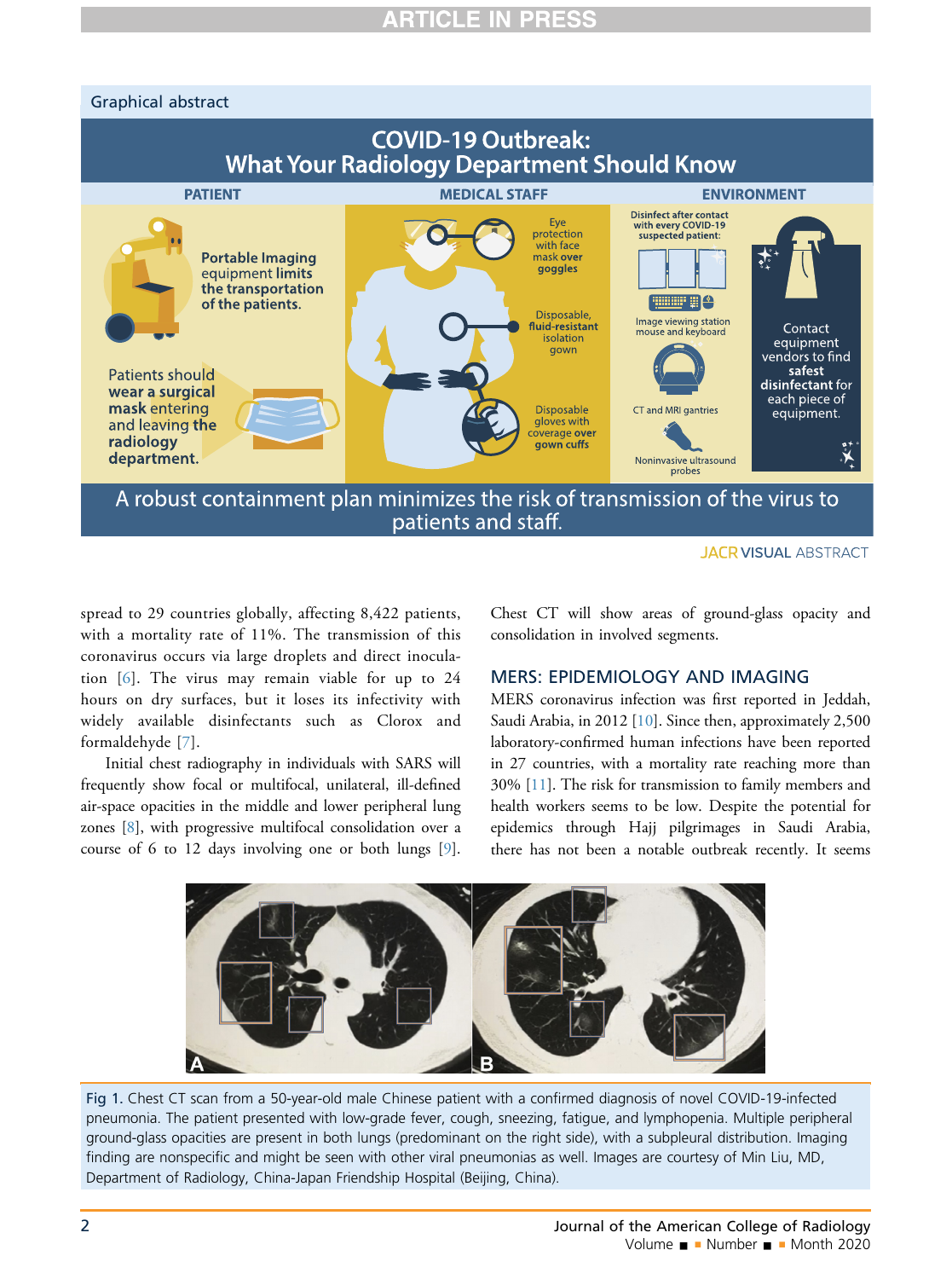# RTICLE IN I



Fig 2. Chest CT scan of a 50-year-old Iranian man with confirmed diagnosis of COVID-19 pneumonia. The patient presented with low-grade fever, cough, respiratory distress and confusion. Extensive subpleural and peripheral multifocal areas of consolidation (A,B) are seen in both lungs predominantly in lower lobes.

that in contrast to the human-to-human pathway as the main route of virus spread in SARS coronavirus, the transmission in MERS coronavirus occurs mainly through nonhuman, zoonotic sources (eg, bats, camels) [[12,](#page-4-6)[13](#page-4-7)].

In 83% of patients with MERS coronavirus infection, initial radiography will show some degree of abnormality, with ground-glass opacities being the most common finding [\[14\]](#page-4-8). Likewise, CT will show bilateral and predominantly groundglass opacities, with a predilection to basilar and peripheral lung zones, but observation of isolated consolidation (20%) or pleural effusion (33%) is not uncommon in MERS [\[15](#page-4-9)].

## NCIP: WHAT DO WE KNOW?

Patients with COVID-19 infection present with pneumonia (ie, fever, cough, and dyspnea). Although fatigue is common, rhinorrhea, sore throat, and diarrhea uncommonly occur. A recent report in *The Lancet* described the clinical manifestations of NCIP in 41 patients [[16\]](#page-4-10). According to that report, abnormal chest imaging findings were observed in all patients, with 40 having bilateral disease at initial imaging. This early report on the presentation of the NCIP in intensive care unit patients indicated bilateral

subsegmental areas of air-space consolidation, whereas in non–intensive care unit patients, transient areas of subsegmental consolidation are seen early, with bilateral ground-glass opacities being predominant later in the course of the disease ([Figs. 1-3](#page-1-0)). Serial chest radiography of a 61 year-old man who died of NCIP showed progressively worsening bilateral consolidation during a course of 7 days. Another report on 99 individuals with confirmed NCIP described similar imaging findings, with bilateral lung involvement in 75% and unilateral involvement in 25% [\[17](#page-4-11)]. Another study of five individuals in a family cluster with NCIP [[18\]](#page-4-12) described bilateral patchy ground-glass opacities, with more extensive involvement of lungs parenchyma in older family members. The reported imaging features most closely resemble those of MERS and SARS. No pleural effusion or cavitation has been reported so far in confirmed cases of NCIP, but pneumothorax was reported in 1% of patients (1 of 99) in a study by Chen et al [\[17](#page-4-11)]. Overall, the imaging findings are highly nonspecific and might overlap with the symptoms of H1N1 influenza, cytomegalovirus pneumonia, or atypical pneumonia. The acute clinical presentation and history of contact with a



Fig 3. Chest CT scan of a 48-year-old woman with confirmed diagnosis of COVID-19 pneumonia. The patient presented with fever and cough. Small ill-defined subpleural and peripheral areas of consolidation (A, B) are noted in both lungs which are non-specific in this patient with COVID-19 pneumonia.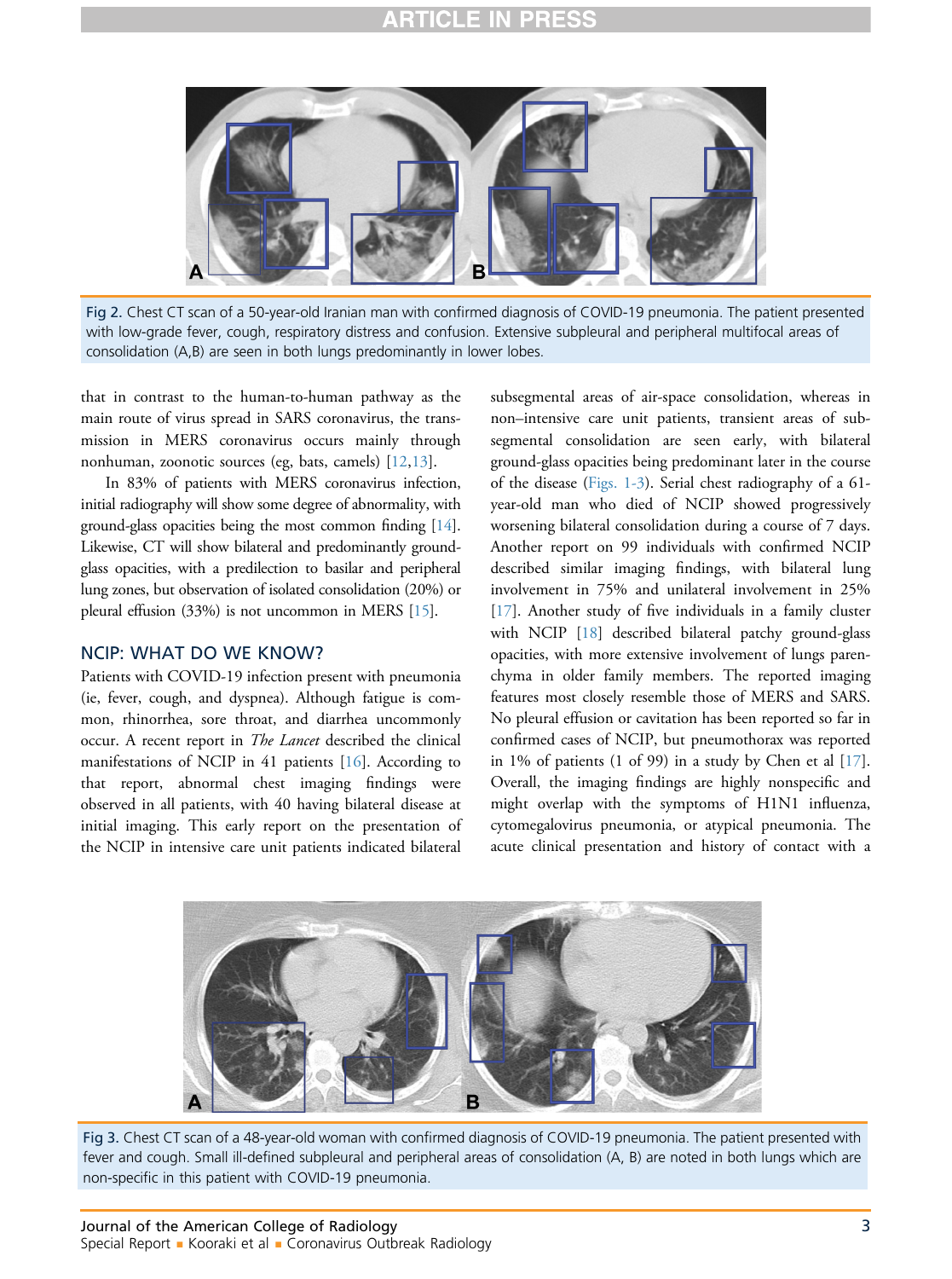COVID-19-infected patient or history of recent travel to an eastern Asian country (eg, China, South Korea, or Japan) should raise clinical suspicion for the diagnosis of NCIP. Although further investigations on the clinical and radiologic aspects of the COVID-19 are ongoing, imaging will continue to be a crucial component in patient management.

# PRECAUTIONS FOR RADIOLOGY DEPARTMENT PERSONNEL

Radiographers are among the first-line health care workers who might be exposed to 2019 novel COVID-19. Diagnostic imaging facilities should have guidelines in place to manage individuals with known or suspected COVID-19 infection. The novel COVID-19 is highly contagious and is believed to transmit mostly through respiratory droplets, but there is uncertainty as to whether the virus can be transmitted by touching a surface or an item that is contaminated (ie, a fomite). A thorough understanding of the routes of virus transmission will be essential for patients' and health care professionals' safety. Droplets have the greatest risk of transmission within 3 ft (91.44 cm), but they may travel up to 6 ft (183 cm) from their source [\[19](#page-4-13)]. For the purpose of diagnostic imaging in individuals with NCIP, whenever possible, portable radiographic equipment should be used to limit transportation of patients. On the basis of experience with SARS, the use of a satellite radiography center and dedicated radiographic equipment can decrease the risk for transmission from known infected individuals. If a patient needs to be transported to the radiology department, he or she should wear a surgical mask during transport to and from the department.

As of March 4, 2020, for providers, the World Health Organization recommends respiratory protection with use of a standard medical mask, unless aerosol-generating procedures are performed. [[20](#page-4-14),[21](#page-4-15)]. Additional guidelines from The Centers for Disease Control and Prevention recommend airborne precautions and the use of a N95 mask or higher when in close contact with patients that have confirmed or are under investigation for for COVID-19. In addition, the droplet precaution instruction recommends appropriate personal protective equipment, including a disposable isolation gown with fluid-resistant characteristics, a pair of disposable gloves with coverage over gown cuffs, eye protection with goggles, and probably a face mask over goggles [[22\]](#page-4-16). In a study of 254 medical staff members who had been exposed to SARS coronavirus, the risk for virus transmission was significantly reduced by using droplet and contact precautions [[23\]](#page-4-17).

CT and MR machine gantries, noninvasive ultrasound probes, blood pressure cuffs, and image viewing station mice and keyboards need to be disinfected after every contact with suspected patients. According to the Spaulding classification of the Centers for Disease Control and Prevention and FDA, these surfaces need to be either washed with soap and water or decontaminated using a lowlevel or intermediate-level disinfectant, such as iodophor germicidal detergent solution, ethyl alcohol, or isopropyl alcohol. Environmental services staff members need to be specifically trained for professional cleaning of potentially contaminated surfaces after each high-risk patient contact [[24\]](#page-4-18). Radiology departments should contact their equipment vendors to find the safest disinfectant for each piece of equipment in use.

US health care imaging facilities need to be prepared for the escalating incidence of new cases of COVID-19. If appropriately prepared, radiology department staff members can take greater measures to manage the impact of the COVID-19 outbreak on the facility and personnel. A multidisciplinary committee should convene to outline guidelines for imaging facility personnel to prevent virus spread thorough human-to-human contact and the department equipment. Implementation of a robust plan can provide protection against further transmission of the virus to patients and staff members.

## TAKE-HOME POINTS

- The imaging features of COVID-19 pneumonia are highly nonspecific and are more often bilateral with subpleural and peripheral distribution and range from ground-glass opacities in milder forms to consolidations in more severe forms.
- If properly prepared, radiology department personnel can take greater measures to manage the impact of the COVID-19 outbreak on the department and staff.
- **Continued data collection and larger epidemiologic** studies are needed for both a full range of imaging findings and routes of transmission.

# ACKNOWLEDGMENTS

The authors gratefully thank Dr. Min Liu, MD, Department of Radiology; China-Japan Friendship Hospital, Beijing, China, for his valuable contribution to this article.

# **REFERENCES**

- <span id="page-3-0"></span>1. [Weiss SR, Leibowitz JL. Coronavirus pathogenesis. Adv Virus Res](http://refhub.elsevier.com/S1546-1440(20)30150-2/sref1) [2011;81:85-164](http://refhub.elsevier.com/S1546-1440(20)30150-2/sref1).
- <span id="page-3-1"></span>2. [Wang C, Horby PW, Hayden FG, Gao GF. A novel coronavirus](http://refhub.elsevier.com/S1546-1440(20)30150-2/sref2) [outbreak of global health concern. Lancet 2020;395:470-3](http://refhub.elsevier.com/S1546-1440(20)30150-2/sref2).
- <span id="page-3-2"></span>3. Zhu N, Zhang D, Wang W, et al. A novel coronavirus from patients with pneumonia in China 2019. N Engl J Med. In press.
- <span id="page-3-3"></span>4. Li Q, Guan X, Wu P, et al. Early transmission dynamics in Wuhan, China, of novel coronavirus-infected pneumonia. N Engl J Med. In press.
- <span id="page-3-4"></span>5. Rothe C, Schunk M, Sothmann P, et al. Transmission of 2019-nCoV infection from an asymptomatic contact in Germany. N Engl J Med. In press.